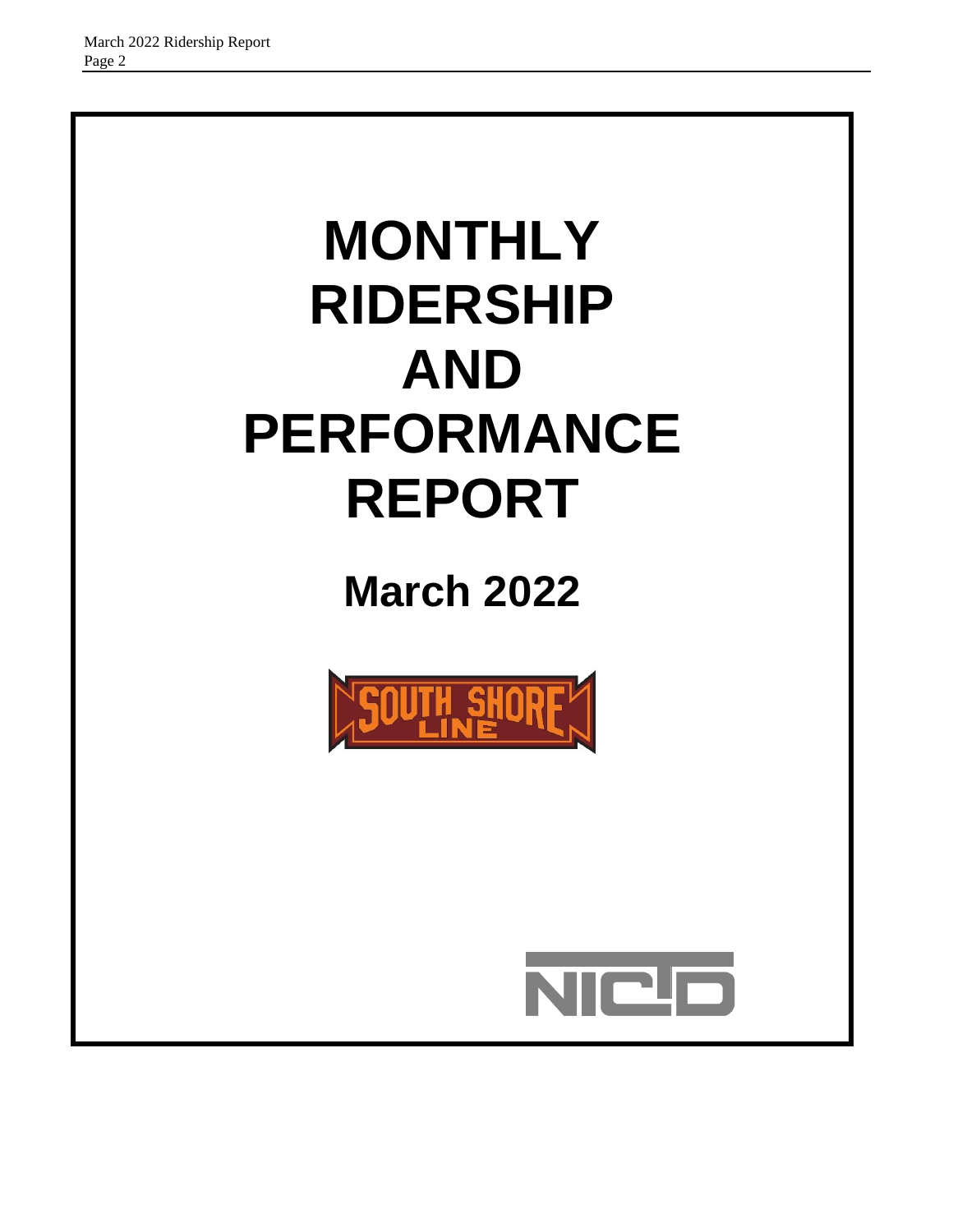# **MARCH, 2022 MONTHLY PERFORMANCE REPORT**

# **Ridership**

Ridership for the month of March was up 98.1% when compared to March of 2021 but down 58.1% when compared to March of 2019. Passenger trips for the month of March were 114.014 for 2022, 57,547 for 2021, and 272,150 for 2019. Monthly ridership linear trends for 2022 through March indicate the ridership recovered by December of 2022 to pre-pandemic levels.



# **Weekday Travel**

Average weekday travel was up 101.6% when compared to March of 2021 but down 61.6% when compared to March of 2019. Average weekday trips were recorded as 4,134 in 2022, 2,051 in 2021, and 10,761 in 2019. The average peak travel was up 115.9% over 2021 but down 66.2% over 2019. Off-peak travel was up 78.2% over 2021 but down 47.4% over 2019.

# **Weekend**

March weekend ridership was up 82.5% over 2021 but down 48.8% over 2019 with an average ridership of 2,366 in 2022, 1,296 in 2021, and 4,617 in 2019.

|            | Ridership Over Last 12 Months: April through March |           |          |         |           |           |          |  |  |  |
|------------|----------------------------------------------------|-----------|----------|---------|-----------|-----------|----------|--|--|--|
|            | 2018/19                                            | 2019/20   | % Change | 2020/21 | % Change  | 2021/22   | % Change |  |  |  |
| Total      | 3,343,082                                          | 3,194,132 | $-4.46%$ | 499,521 | -84.36%   | 1,146,195 | 129.46%  |  |  |  |
| Weekday    | 2,832,420                                          | 2,729,307 | $-3.64%$ | 413,831 | $-84.84%$ | 897,426   | 116.86%  |  |  |  |
| Peak       | 2,066,094                                          | 1,997,614 | $-3.31%$ | 256,425 | $-87.16%$ | 541,609   | 111.22%  |  |  |  |
| Off Peak   | 766,326                                            | 731,693   | $-4.52%$ | 157,406 | $-78.49%$ | 355,817   | 126.05%  |  |  |  |
| Weekend    | 510,662                                            | 464,825   | -8.98%   | 85,690  | $-81.57%$ | 248,769   | 190.31%  |  |  |  |
| South Bend | 241,029                                            | 228,303   | $-5.28%$ | 60,066  | $-73.69%$ | 156,455   | 160.47%  |  |  |  |

# **Analysis over last 12 months:**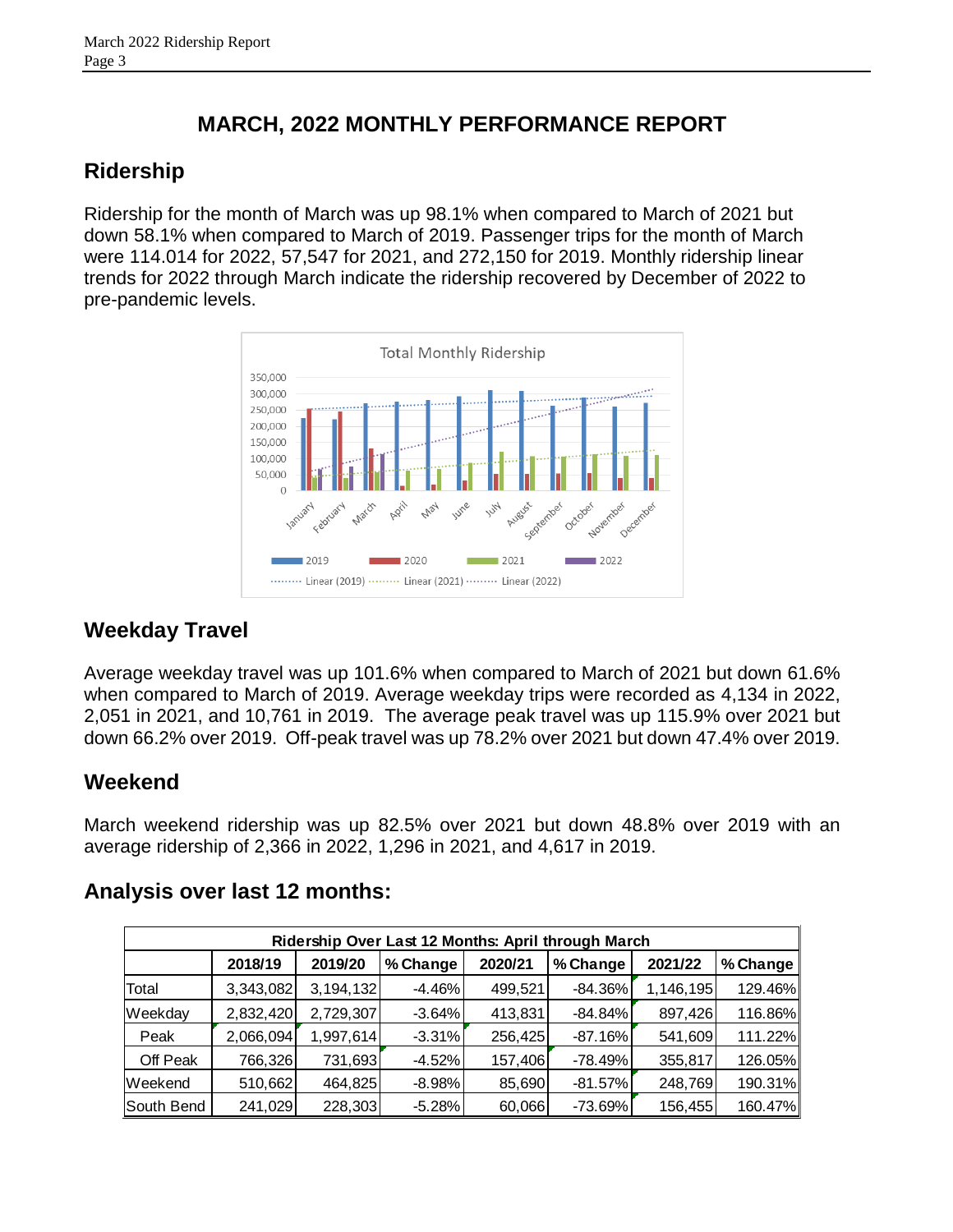# **Bussing Ridership**

Starting on February 28, 2022 through the current period NICTD is bussing passengers between the Carroll Avenue Station and the Dune Park Station. Construction of the Double Track Northwest Indiana has begun in the Michigan City area.

| DT NWI Bussing Ridership |         |               |          |  |  |  |  |
|--------------------------|---------|---------------|----------|--|--|--|--|
| 2022                     | Total   | <b>Bussed</b> | % Bussed |  |  |  |  |
| March                    | 114.014 | 21.123        | 18.53%   |  |  |  |  |
| April                    | 115.972 | 23.091        | 19.91%   |  |  |  |  |

## **Revenue**

The number of tickets sold has increased 93.2% for March of 2022 compared to 2021. Ticket revenue is up 96.2% for 2022 compared to 2021. Sales from digital sources represents 71.3% of ticket sales and 76.6% of revenue in 2022.

|                       |        |                | <b>Total Ticket Sales: March</b> |         |                |          |
|-----------------------|--------|----------------|----------------------------------|---------|----------------|----------|
|                       |        | <b>Tickets</b> |                                  |         | <b>Revenue</b> |          |
| <b>Method of Sale</b> | 2021   | 2022           | % Change                         | 2021    | 2022           | % Change |
| <b>Ticket Agent</b>   | 8,564  | 12,818         | 49.7%                            | 142,382 | 224,973        | 58.0%    |
| Vending Machine       | 15,168 | 28,247         | 86.2%                            | 250,756 | 409,626        | 63.4%    |
| Conductor             | 18,654 | 25,622         | 37.4%                            | 136,619 | 188,432        | 37.9%    |
| Mobile App            | 26,985 | 67,351         | 149.6%                           | 371,339 | 944,662        | 154.4%   |
| <b>Total</b>          | 69,371 | 134,038        | 93.2%                            | 901,095 | 1,767,693      | 96.2%    |

# **On Time Performance**

l

**Rush hour** – Overall, 80.1% of A.M. and P.M. rush hour trains were on time in March 2022, compared to 78.7% in March of 2021. A train is considered to be on time when it arrives at its terminal within 5 minutes and 59 seconds of its scheduled arrival time (industry standard). 84.9% of all rush hour trains arrived at their terminal station within 10 minutes of the scheduled arrival time. 88.9% of westbound morning rush hour service was on time compared to 84.5% in March 2021; while eastbound rush hour trains reported an on time performance of 70.1% compared to 72.3% in March 2021. A total of 23 out of 207 westbound rush hour trains were delayed in March. Of those 23, 7 experienced delays greater than 15 minutes. The eastbound rush hour trains had a total of 55 out of 184 trains delayed in March. Of those 55, 38 experienced delays greater than 15 minutes.<sup>1</sup>

<sup>1</sup>Weekday rush-hour trains operate 9 westbound and 8 eastbound per day.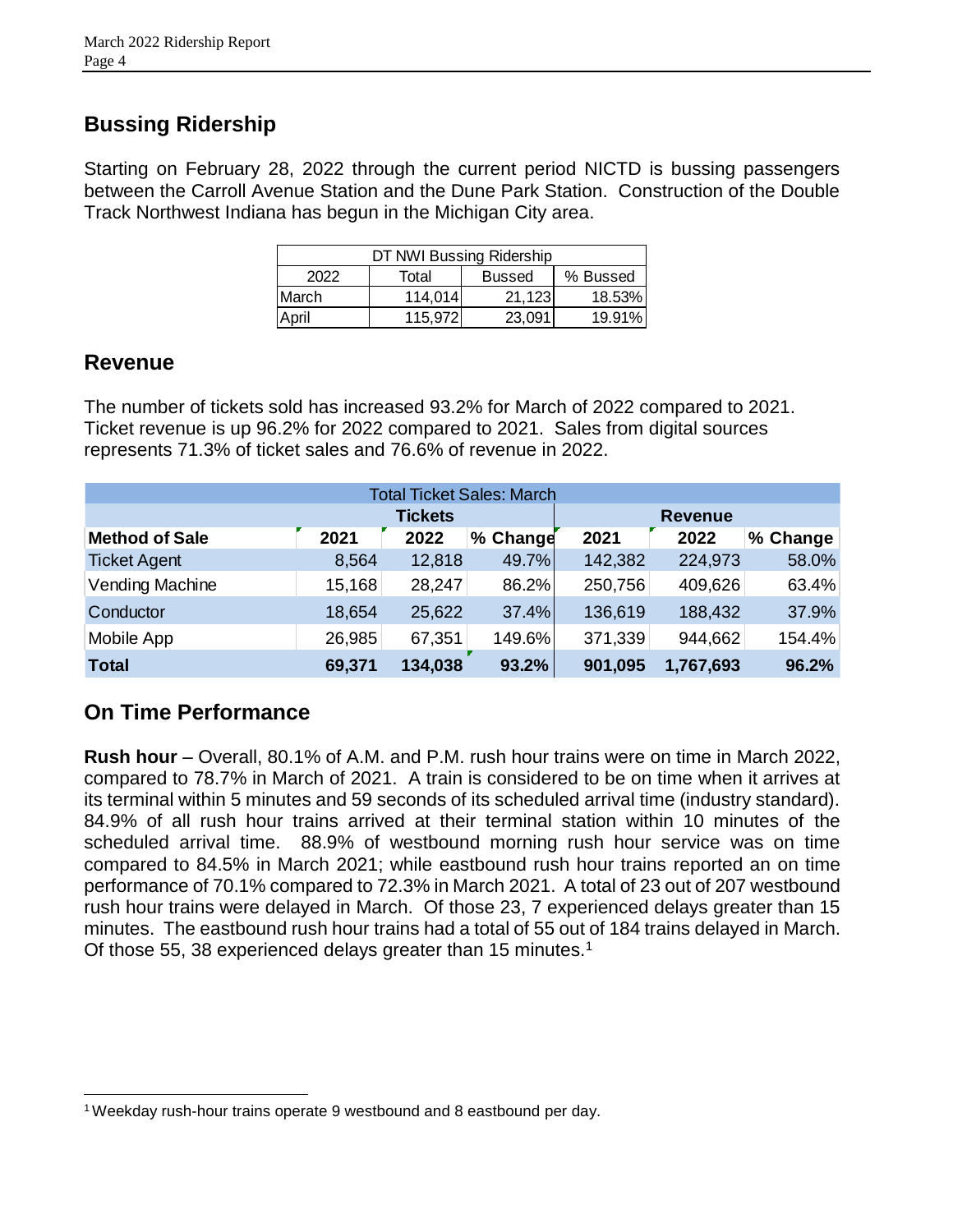|                  |              | <b>RANGE OF RUSH HOUR DELAYS (in minutes)</b> |              |                |  |  |  |  |  |  |
|------------------|--------------|-----------------------------------------------|--------------|----------------|--|--|--|--|--|--|
|                  | <b>March</b> |                                               |              |                |  |  |  |  |  |  |
| Range            | a.m.         | p.m.                                          | <b>Total</b> | <b>Percent</b> |  |  |  |  |  |  |
| $6 - 10$         | 6            | 13                                            | 19           | 4.9%           |  |  |  |  |  |  |
| $11 - 15$        | 10           | 4                                             | 14           | 3.6%           |  |  |  |  |  |  |
| $16 - 20$        | 6            | 13                                            | 19           | 4.9%           |  |  |  |  |  |  |
| $21 - 30$        | ი            | 15                                            | 15           | 3.8%           |  |  |  |  |  |  |
| $31 - 59$        |              | 10                                            | 11           | 2.8%           |  |  |  |  |  |  |
| $60+$            | ი            |                                               | ∩            | 0.0%           |  |  |  |  |  |  |
| Annulled         | 0            |                                               | ∩            |                |  |  |  |  |  |  |
| <b>On Time</b>   | 184          | 129                                           | 313          |                |  |  |  |  |  |  |
| <b>Total Ran</b> | 207          | 184                                           | 391          |                |  |  |  |  |  |  |

**Overall** – The SSL scheduled

1,149 trains in March and experienced 342 delays in excess of 5 minutes (ranging from 6-124 minutes) with a median delay of 17 minutes. March of 2021 experienced 1 annulled train. In March 2021 the South Shore Line scheduled 1,149 trains with 242 delays in excess of 5 minutes (ranging from 6-129 minutes) with a median delay of 10 minutes. March of 2021 experienced 12 annulled trains.



| <b>Cumulative On Time Comparison</b> |       |       |  |  |  |  |
|--------------------------------------|-------|-------|--|--|--|--|
| <b>Thru March</b>                    | 2021  | 2022  |  |  |  |  |
| Weekday                              | 79.3% | 83.1% |  |  |  |  |
| Peak                                 | 77.8% | 84.9% |  |  |  |  |
| Off-peak                             | 80.2% | 82.0% |  |  |  |  |
| Weekend                              | 79.7% | 63.8% |  |  |  |  |
| <b>Overall</b>                       | 79.3% | 80.0% |  |  |  |  |

**Delays caused by railroad maintenance.** Besides the unexpected delays, passengers may also experience delays caused by railroad construction and maintenance projects. Every effort is made to schedule this work during off-peak and weekends to keep the impact of delays to a minimum. We also post service bulletins in the stations and on our web site in advance of anticipated delays.

Construction of the Double Track Northwest Indiana Project began on February 28, 2022. NICTD has contracted out bussing services in order to transport passengers around track outages necessary to facilitate construction. Staff will continually monitor this service to ensure delays are kept to a minimum.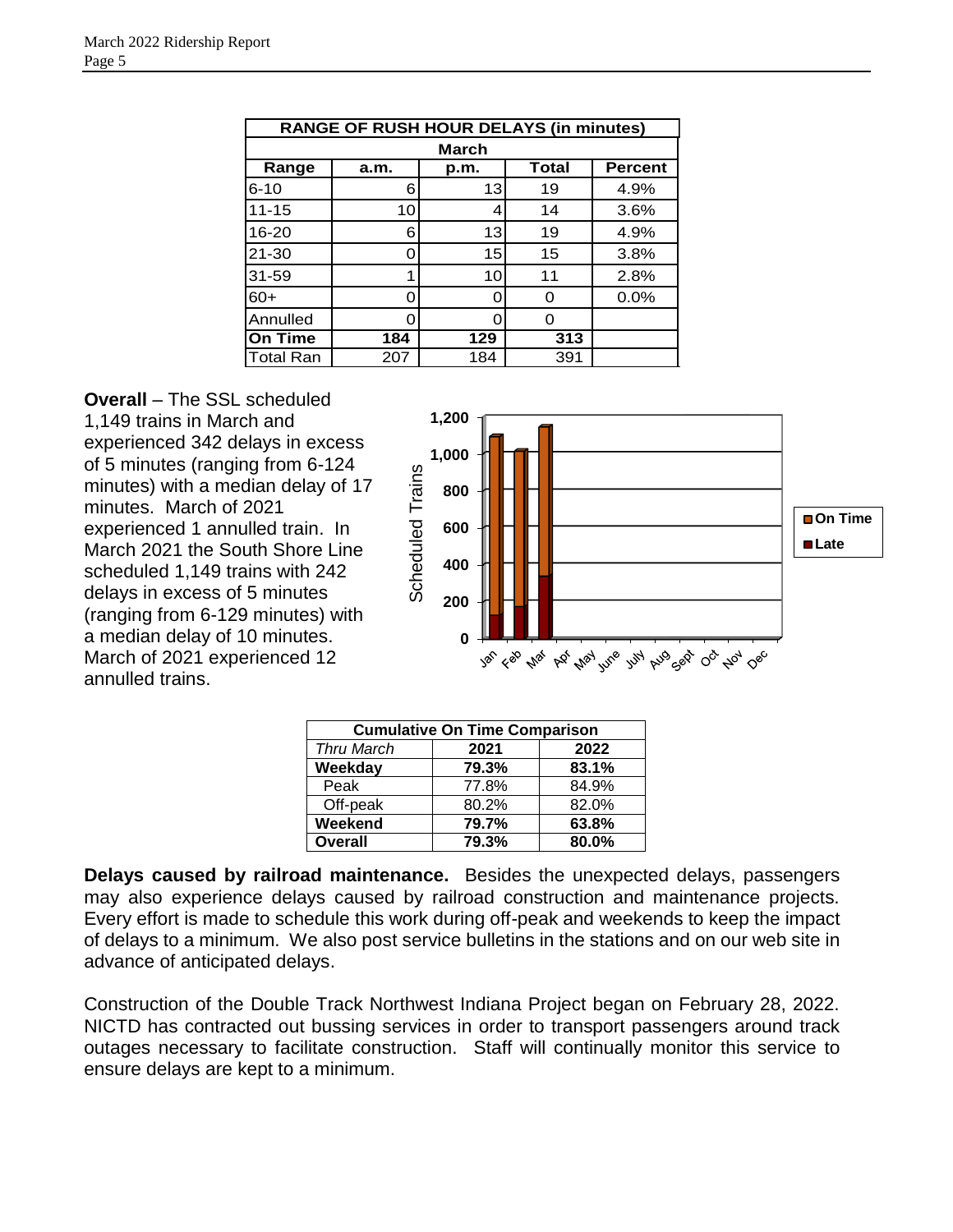|      |         |                | ANNULLED TRAINS OR DELAYS IN EXCESS OF 59 MINUTES |      |         |                |                              |
|------|---------|----------------|---------------------------------------------------|------|---------|----------------|------------------------------|
| Date | Train # | <b>Minutes</b> | Reason                                            | Date | Train # | <b>Minutes</b> | Reason                       |
| 1/3  | 7       | 62             | Catenary Wire Issues                              | 2/16 | 18      | 62             | Delayed by red signal.       |
|      | 14      | 72             | Catenary Wire Issues                              | 2/18 | 17      | 115            | Metra electrical issues.     |
|      | 106     | Anulled        | Catenary Wire Issues                              |      | 111     | 63             | Metra electrical issues.     |
|      | 108     | 226            | Catenary Wire Issues                              |      | 113     | 121            | Metra electrical issues.     |
|      | 110     | Anulled        | Catenary Wire Issues                              |      | 115     | 73             | Metra electrical issues.     |
|      | 112     | 216            | <b>Catenary Wire Issues</b>                       |      | 117     | Anulled        | Metra electrical issues.     |
|      | 114     | Anulled        | Catenary Wire Issues                              |      | 118     | 97             | Metra electrical issues.     |
|      | 203     | Anulled        | Catenary Wire Issues                              |      | 119     | 94             | Metra electrical issues.     |
|      | 205     | Anulled        | Catenary Wire Issues                              |      | 209     | 74             | Metra electrical issues.     |
|      | 207     | Anulled        | Catenary Wire Issues                              |      | 217     | 67             | Metra electrical issues.     |
|      | 214     | Anulled        | Catenary Wire Issues                              |      | 220     | Anulled        | Metra electrical issues.     |
| 1/5  | 101     | 126            | <b>Equipment Issues</b>                           | 2/19 | 509     | 178            | Vehicle struck a pole.       |
| 1/7  | 424     | 62             | Delayed turn of equipment.                        |      | 510     | 91             | Vehicle struck a pole.       |
| 1/15 | 504     | 90             | <b>Equipment Issues</b>                           |      | 511     | 149            | Vehicle struck a pole.       |
| 2/4  | 6       | 72             | Vehicle stopped on tracks                         |      | 610     | 240            | Vehicle struck a pole.       |
|      | 14      | 96             | Vehicle stopped on tracks                         |      | 613     | 120            | Vehicle struck a pole.       |
|      | 104     | 94             | Vehicle stopped on tracks                         | 3/5  | 507     | 99             | Substation power issues.     |
|      | 106     | 62             | Vehicle stopped on tracks                         |      | 509     | 63             | Passenger train interference |
|      | 205     | Anulled        | Vehicle stopped on tracks                         | 3/6  | 703     | Anulled        | High winds causing power ou  |
| 2/7  | 7       | 136            | Vehicle struck a pole.                            | 3/12 | 510     | 67             | <b>Bussing delays</b>        |
|      | 107     | 60             | Vehicle struck a pole.                            | 3/21 | 123     | 124            | Train derailment.            |
|      | 207     | 116            | Vehicle struck a pole.                            |      |         |                |                              |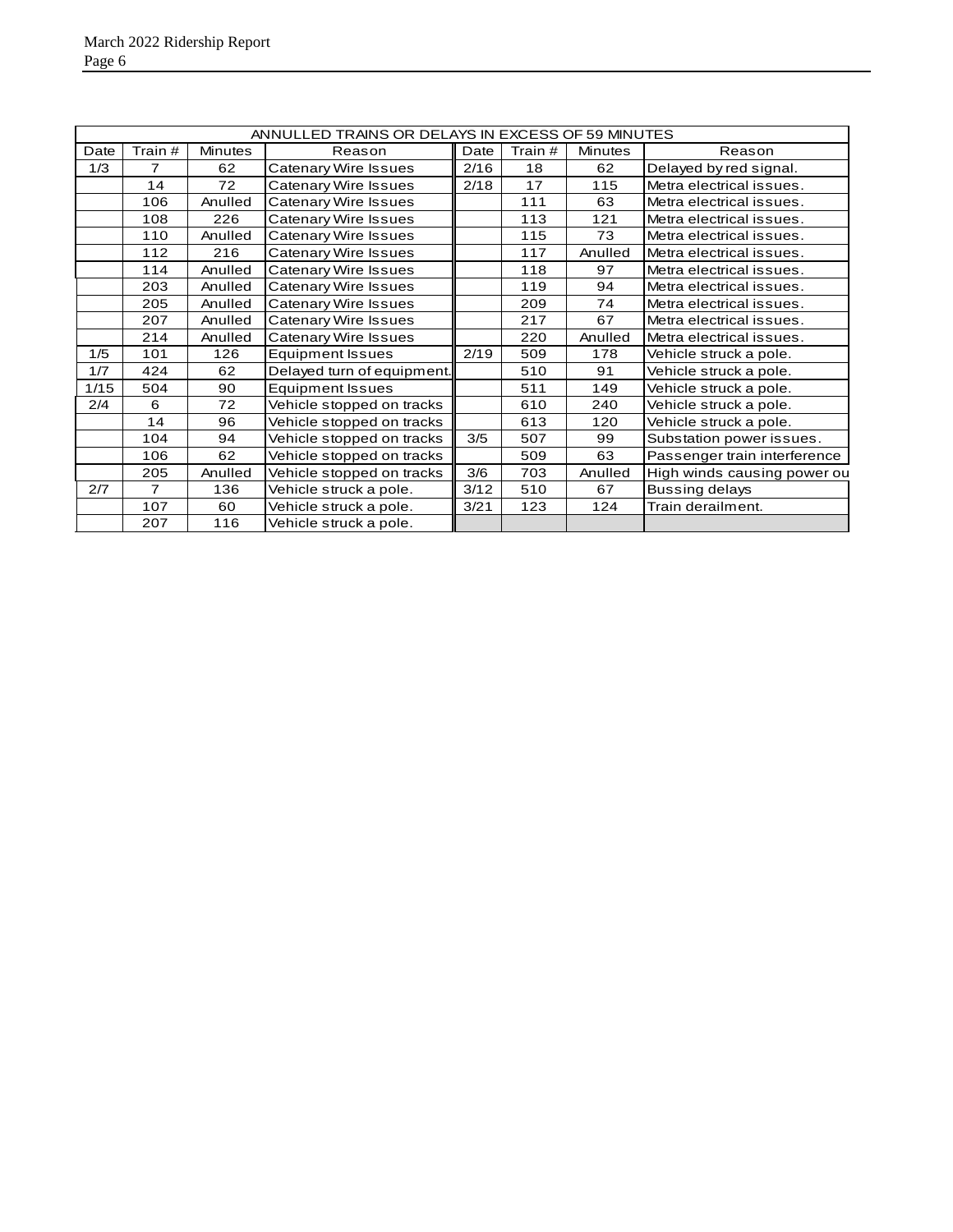|                                       |                   |             | Kidership Report  |             |                 |             |        |
|---------------------------------------|-------------------|-------------|-------------------|-------------|-----------------|-------------|--------|
|                                       | 2019              | <b>Work</b> | 2021              | <b>Work</b> | 2022            | <b>Work</b> | Change |
|                                       | <b>Passengers</b> | Days        | <b>Passengers</b> | Days        | Passengers Days |             | 20/21  |
| <b>Monthly Ridership</b>              |                   |             |                   |             |                 |             |        |
| January                               | 226,385           | 22          | 38,742            | 20          | 66,872          | 21          | 72.6%  |
| February                              | 222,250           | 20          | 39,497            | 20          | 76,350          | 20          | 93.3%  |
| March                                 | 272,150           | 21          | 57,547            | 23          | 114,014         | 23          | 98.1%  |
| April                                 | 277,549           | 22          | 63,138            | 22          |                 |             |        |
| May                                   | 282,752           | 22          | 68,810            | 20          |                 |             |        |
| June                                  | 293,325           | 20          | 86,875            | 22          |                 |             |        |
| <b>Cumulative Comparison</b>          |                   |             |                   |             |                 |             |        |
| January                               | 226,385           | 22          | 38,742            | 20          | 66,872          | 21          | 72.6%  |
| February                              | 448,635           | 42          | 78,239            | 40          | 143,222         | 41          | 83.1%  |
| March                                 | 720,785           | 63          | 135,786           | 63          | 257,236         | 64          | 89.4%  |
| April                                 | 998,334           | 85          | 198,924           | 85          |                 |             |        |
| May                                   | 1,281,086         | 107         | 267,734           | 105         |                 |             |        |
| June                                  | 1,574,411         | 127         | 354,609           | 127         |                 |             |        |
| <b>Average Weekday Ridership</b>      |                   |             |                   |             |                 |             |        |
| January                               | 9,086             |             | 1,589             |             | 2,539           |             | 59.8%  |
| February                              | 9,615             |             | 1,658             |             | 3,166           |             | 91.0%  |
| March                                 | 10,761            |             | 2,053             |             | 4,134           |             | 101.4% |
| April                                 | 11,182            |             | 2,337             |             |                 |             |        |
| May                                   | 11,167            |             | 2,465             |             |                 |             |        |
| June                                  | 12,101            |             | 3,175             |             |                 |             |        |
| Average Weekday Peak Period Ridership |                   |             |                   |             |                 |             |        |
| January                               | 7,052             |             | 1,060             |             | 1,700           |             | 60.4%  |
| February                              | 7,441             |             | 1,088             |             | 2,121           |             | 94.9%  |
| March                                 | 8,116             |             | 1,270             |             | 2,742           |             | 115.9% |
| April                                 | 8,344             |             | 1,336             |             |                 |             |        |
| May                                   | 8,285             |             | 1,475             |             |                 |             |        |
| June                                  | 8,627             |             | 1,826             |             |                 |             |        |
| Average Weekday Off-Peak Ridership    |                   |             |                   |             |                 |             |        |
| January                               | 2,034             |             | 529               |             | 839             |             | 58.6%  |
| February                              | 2,174             |             | 570               |             | 1,045           |             | 83.3%  |
| March                                 | 2,645             |             | 781               |             | 1,392           |             | 78.2%  |
| April                                 | 2,839             |             | 1,001             |             |                 |             |        |
| May                                   | 2,881             |             | 989               |             |                 |             |        |
| June                                  | 3,473             |             | 1,349             |             |                 |             |        |

**Ridership Report**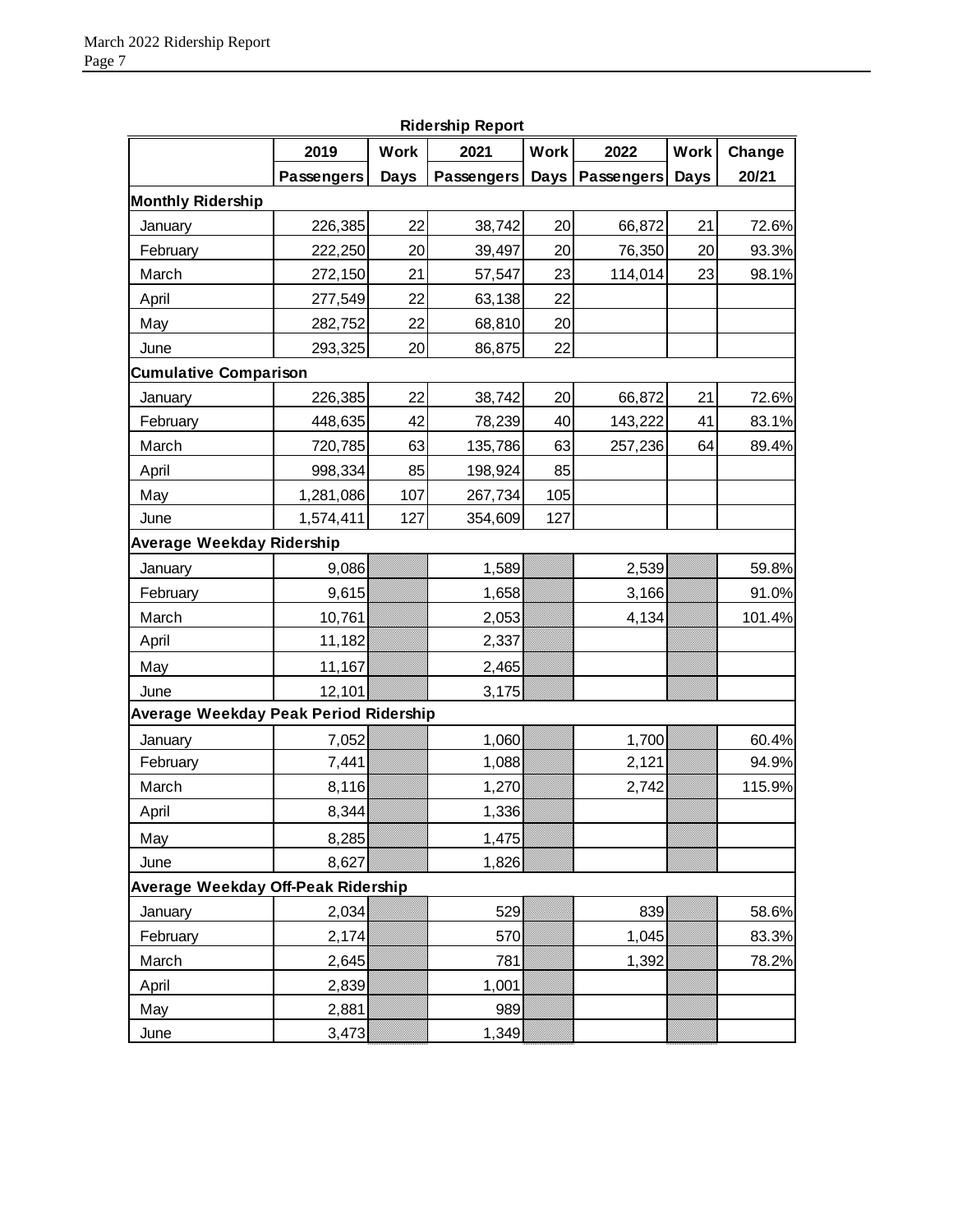|                                             | 2019              | <b>Work</b> | 2021       | <b>Work</b> | 2022              | Work | Change |
|---------------------------------------------|-------------------|-------------|------------|-------------|-------------------|------|--------|
|                                             | <b>Passengers</b> | Days        | Passengers | <b>Days</b> | <b>Passengers</b> | Days | 20/21  |
| Average Weekend/Holiday Ridership (per day) |                   |             |            |             |                   |      |        |
| January                                     | 2,943             |             | 633        |             | 1,355             |      | 114.1% |
| February                                    | 3,744             |             | 792        |             | 1,629             |      | 105.7% |
| March                                       | 4,617             |             | 1,296      |             | 2,366             |      | 82.6%  |
| April                                       | 3,943             |             | 1,465      |             |                   |      |        |
| May                                         | 4,121             |             | 1,774      |             |                   |      |        |
| June                                        | 5,132             |             | 2,128      |             |                   |      |        |
| <b>Monthly South Bend Ridership</b>         |                   |             |            |             |                   |      |        |
| January                                     | 14,125            |             | 4,618      |             | 8,972             |      | 94.3%  |
| February                                    | 12,881            |             | 4,932      |             | 8,940             |      | 81.3%  |
| March                                       | 20,397            |             | 7,332      |             | 13,530            |      | 84.5%  |
| April                                       | 20,180            |             | 10,467     |             |                   |      |        |
| May                                         | 19,127            |             | 10,437     |             |                   |      |        |
| June                                        | 20,088            |             | 3,854      |             |                   |      |        |

### **Ridership Report**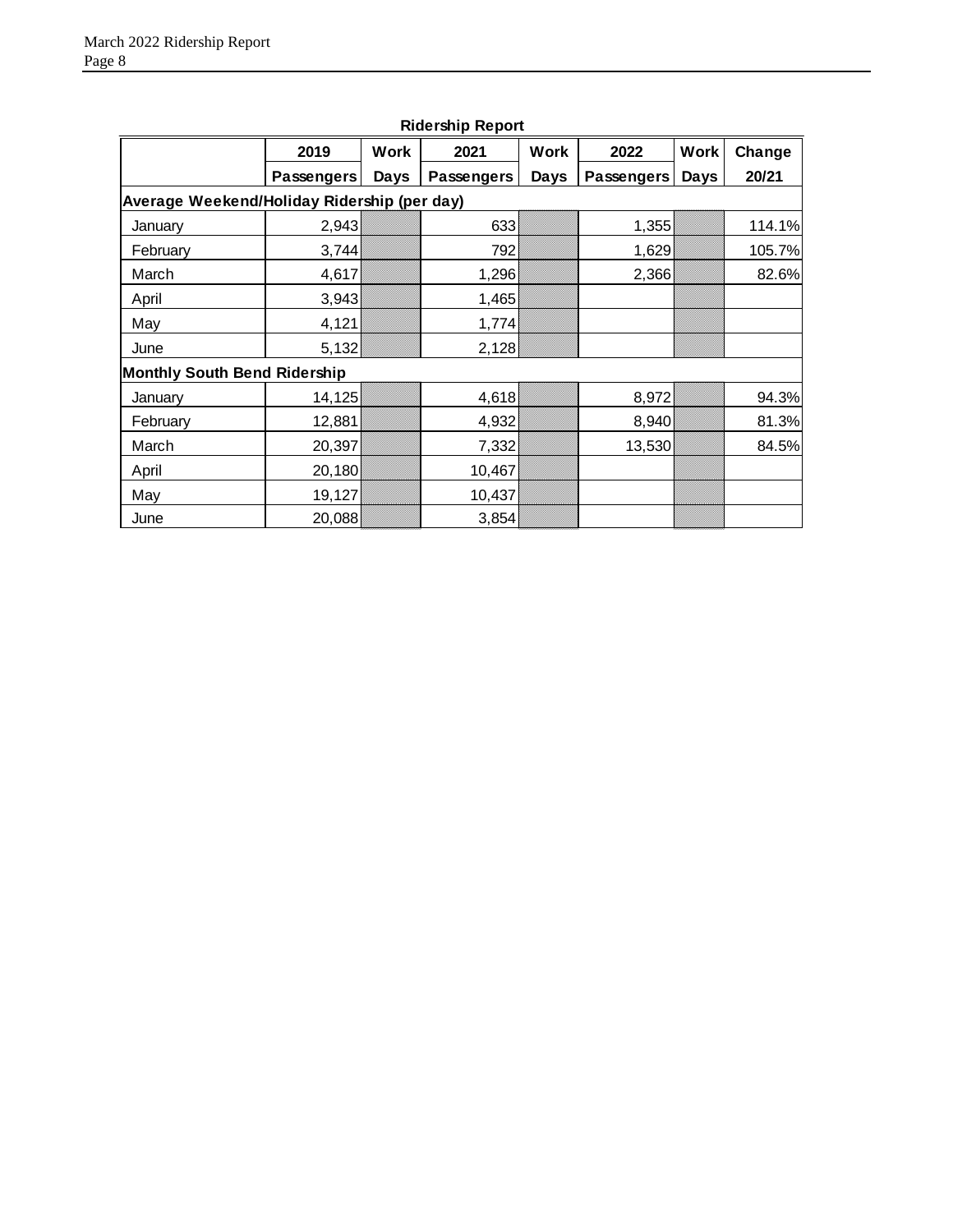

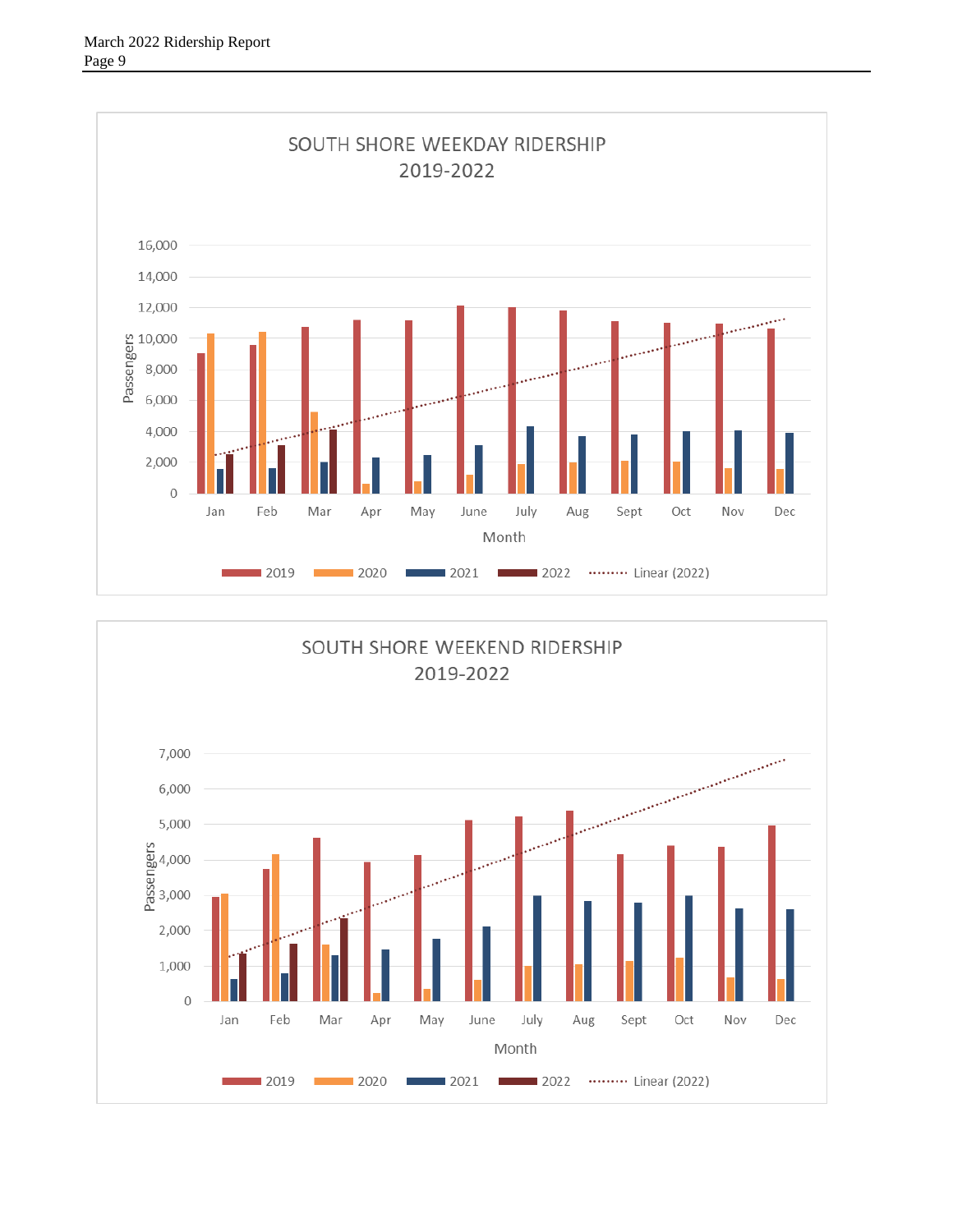

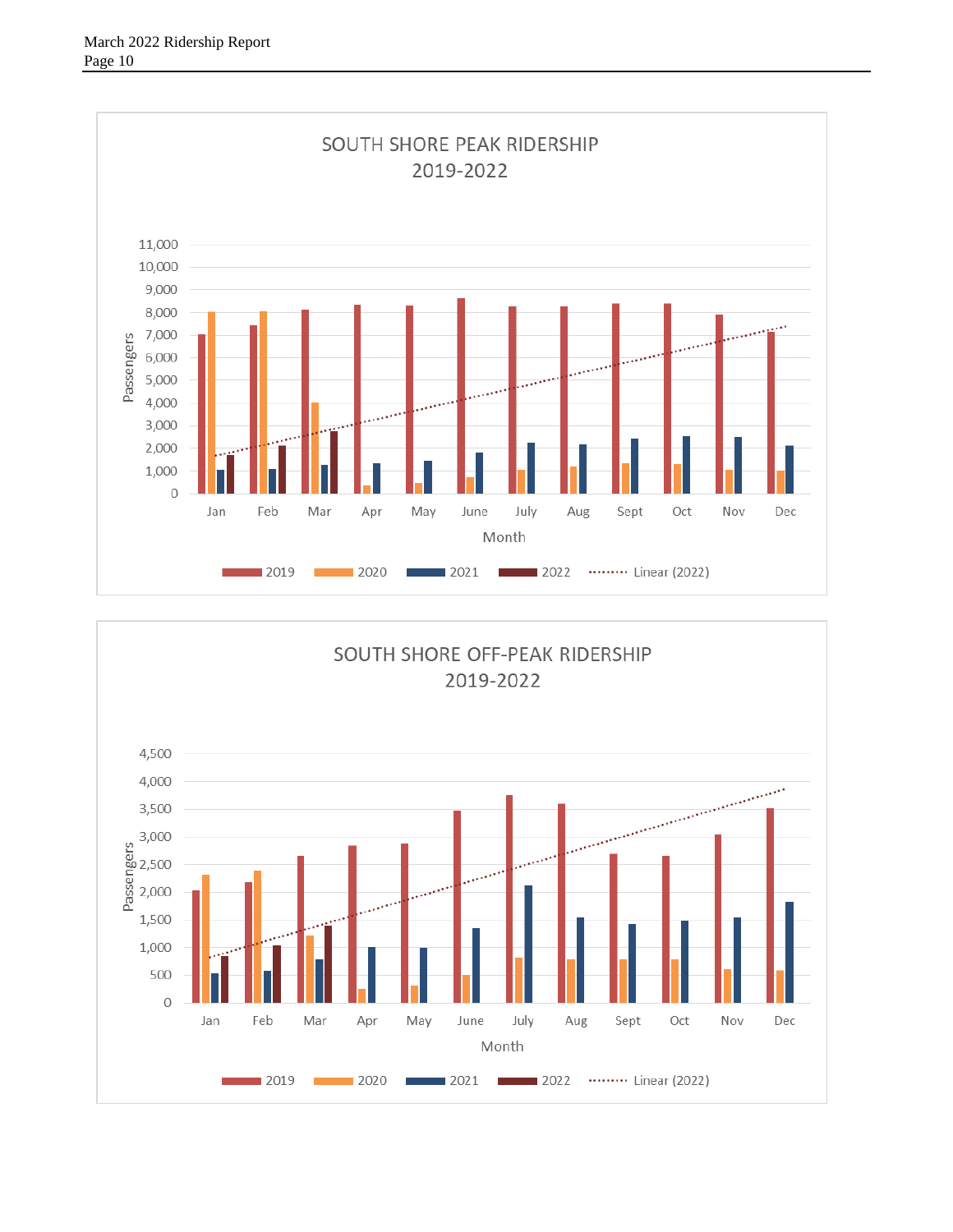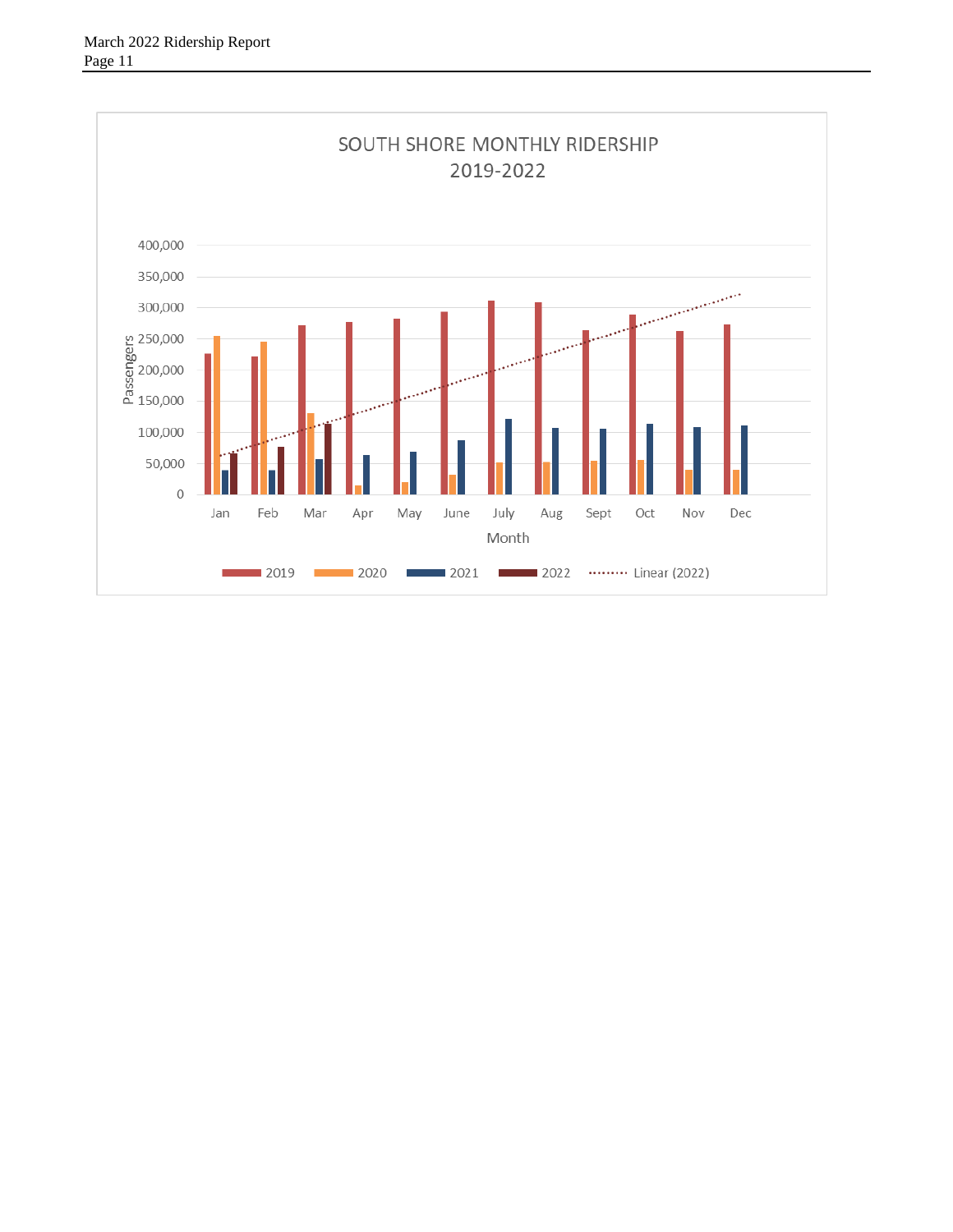# **Percent on Time: March, 2022**

|                  | Peak           |        |
|------------------|----------------|--------|
| <b>Train</b>     | Days           | % on   |
|                  | Late           | Time   |
| 102              | 5              | 78.3%  |
| 104              | 1              | 95.7%  |
| 6                | 3              | 87.0%  |
| 106              | 3              | 87.0%  |
| 108              | 3              | 87.0%  |
| 110              | 3              | 87.0%  |
| 112              | 3              | 87.0%  |
| 114              | $\overline{0}$ | 100.0% |
| 214              | 2              | 91.3%  |
| 11               | 23             | 0.0%   |
| 111              | 3              | 87.0%  |
| 113              | 10             | 56.5%  |
| 115              | 4              | 82.6%  |
| 17               | 6              | 73.9%  |
| 117              | 8              | 65.2%  |
| 217              | 1              | 95.7%  |
| 119              | $\overline{0}$ | 100.0% |
| Total            | 78             | 80.1%  |
| Westbound        | 23             | 88.9%  |
| <b>Eastbound</b> | 55             | 70.1%  |

|                            | Peak         |             |              | <b>Off-Peak</b>  |             |              | Weekend/Holiday |             |
|----------------------------|--------------|-------------|--------------|------------------|-------------|--------------|-----------------|-------------|
| <b>Train</b>               | Days         | $%$ on      | <b>Train</b> | Days             | $%$ on      | <b>Train</b> | Days            | $%$ on      |
|                            | Late         | <b>Time</b> |              | Late             | <b>Time</b> |              | Late            | <b>Time</b> |
| 102                        | 5            | 78.3%       | 14           | 6                | 73.9%       | 600          | 7               | 12.5%       |
| 104                        | 1            | 95.7%       | 216          | 1                | 95.7%       | 502          | 5               | 37.5%       |
| 6                          | 3            | 87.0%       | 116          | 6                | 73.9%       | 504          | 7               | 12.5%       |
| 106                        | 3            | 87.0%       | 218          | 1                | 95.7%       | 606          | 8               | 0.0%        |
| 108                        | 3            | 87.0%       | 18           | 14               | 39.1%       | 506          | $\overline{7}$  | 12.5%       |
| 110                        | 3            | 87.0%       | 118          | $\overline{7}$   | 69.6%       | 608          | 4               | 50.0%       |
| 112                        | 3            | 87.0%       | 220          | $\mathbf 0$      | 100.0%      | 508          | 6               | 25.0%       |
| 114                        | 0            | 100.0%      | 20           | 12               | 47.8%       | 610          | 6               | 25.0%       |
| 214                        | 2            | 91.3%       | 222          | $\overline{2}$   | 91.3%       | 510          | 8               | 0.0%        |
| 11                         | 23           | 0.0%        | 420          | $\overline{2}$   | 91.3%       | 503          | 8               | 0.0%        |
| 111                        | 3            | 87.0%       | 22           | 20               | 13.0%       | 603          | $\mathbf{1}$    | 87.5%       |
| 113                        | 10           | 56.5%       | 424          | 5                | 78.3%       | 605          | $\overline{7}$  | 12.5%       |
| 115                        | 4            | 82.6%       | 401          | $\mathbf 0$      | 100.0%      | 505          | 8               | 0.0%        |
| 17                         | 6            | 73.9%       | 203          | $\overline{c}$   | 91.3%       | 507          | 8               | 0.0%        |
| 117                        | 8            | 65.2%       | 403          | $\mathbf 0$      | 100.0%      | 509          | 8               | 0.0%        |
| 217                        | $\mathbf{1}$ | 95.7%       | 205          | $\mathbf 0$      | 100.0%      | 511          | 7               | 12.5%       |
| 119                        | $\mathbf 0$  | 100.0%      | 207          | 5                | 78.3%       | 613          | $\mathbf{3}$    | 62.5%       |
| Total                      | 78           | 80.1%       | 7            | 12               | 47.8%       | 601          | 4               | 50.0%       |
| Westbound                  | 23           | 88.9%       | 107          | 5                | 78.3%       | 701          |                 | 0 100.0%    |
| Eastbound                  | 55           | 70.1%       | 9            | 15               | 34.8%       | 703          | $\mathbf{1}$    | 85.7%       |
|                            |              |             | 109          | 6                | 73.9%       | Total        | 113             | 28.9%       |
|                            |              |             | 209          | $\mathbf 0$      | 100.0%      | Westbound    | 58              | 19.4%       |
|                            |              |             | 19           | 21               | 8.7%        | Eastbound    | 55              | 36.8%       |
|                            |              |             | 121          | $\boldsymbol{0}$ | 100.0%      |              |                 |             |
| Trains on time less than   |              |             | 123          | 5                | 78.3%       |              |                 |             |
| 95% peak and 85% off peak. |              |             | 101          | 4                | 82.6%       |              |                 |             |
|                            |              |             | Total        | 151              | 74.7%       |              |                 |             |
|                            |              |             | Westbound    | 76               | 72.5%       |              |                 |             |
|                            |              |             | Eastbound    | 75               | 76.7%       |              |                 |             |

|              | Weekend/Holiday |             |
|--------------|-----------------|-------------|
| <b>Train</b> | Days            | % on        |
|              | Late            | <b>Time</b> |
| 600          | 7               | 12.5%       |
| 502          | 5               | 37.5%       |
| 504          | 7               | 12.5%       |
| 606          | 8               | 0.0%        |
| 506          | 7               | 12.5%       |
| 608          | 4               | 50.0%       |
| 508          | 6               | 25.0%       |
| 610          | 6               | 25.0%       |
| 510          | 8               | $0.0\%$     |
| 503          | 8               | 0.0%        |
| 603          | 1               | 87.5%       |
| 605          | 7               | 12.5%       |
| 505          | 8               | 0.0%        |
| 507          | 8               | 0.0%        |
| 509          | 8               | 0.0%        |
| 511          | 7               | 12.5%       |
| 613          | 3               | 62.5%       |
| 601          | 4               | 50.0%       |
| 701          | 0               | 100.0%      |
| 703          | 1               | 85.7%       |
| Total        | 113             | 28.9%       |
| Westbound    | 58              | 19.4%       |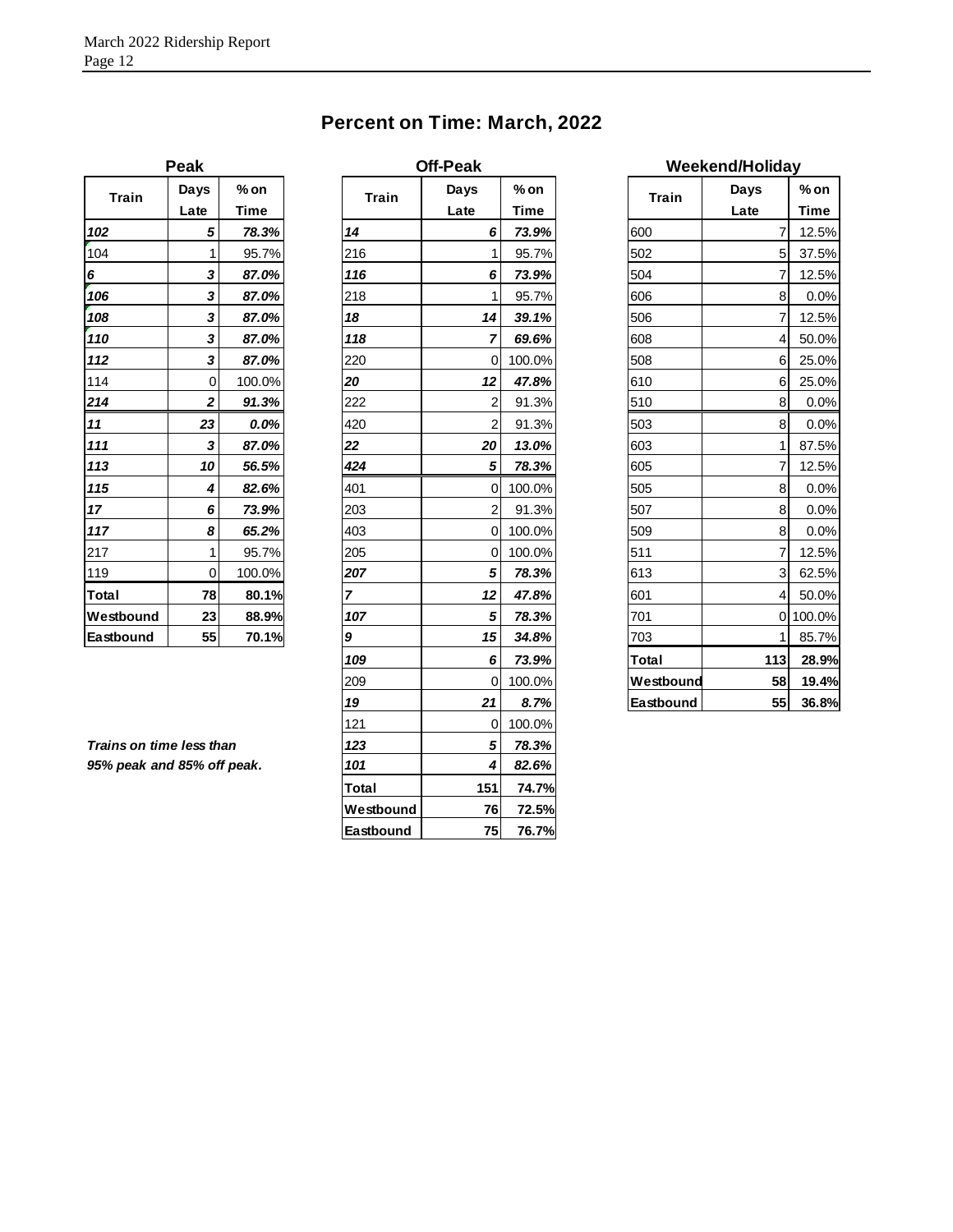|              | <b>REASONS (weekday)</b> |        |              | <b>REASONS (weekend)</b> |       |
|--------------|--------------------------|--------|--------------|--------------------------|-------|
| <b>AMT</b>   | 0                        | 0.0%   | <b>AMT</b>   | 0                        | 0.0%  |
| CAR          | 4                        | 1.7%   | <b>CAR</b>   | 1                        | 0.9%  |
| CAT          | $\mathbf 0$              | 0.0%   | CAT          | 0                        | 0.0%  |
| <b>DBS</b>   | 0                        | 0.0%   | <b>DBS</b>   | 0                        | 0.0%  |
| <b>DMW</b>   | 125                      | 54.6%  | <b>DMW</b>   | 67                       | 59.3% |
| <b>DSR</b>   | 1                        | 0.4%   | <b>DSR</b>   | 0                        | 0.0%  |
| <b>DSS</b>   | 5                        | 2.2%   | <b>DSS</b>   | 0                        | 0.0%  |
| <b>FRR</b>   | $\overline{2}$           | 0.9%   | <b>FRR</b>   | 0                        | 0.0%  |
| <b>FTI</b>   | 9                        | 3.9%   | <b>FTI</b>   | $\overline{2}$           | 1.8%  |
| <b>HLD</b>   | $\mathbf 0$              | 0.0%   | <b>HLD</b>   | $\mathsf 0$              | 0.0%  |
| LMU          | 5                        | 2.2%   | LMU          | 5                        | 4.4%  |
| <b>MET</b>   | 22                       | 9.6%   | <b>MET</b>   | 16                       | 14.2% |
| <b>OET</b>   | $\boldsymbol{0}$         | 0.0%   | <b>OET</b>   | 0                        | 0.0%  |
| <b>OPR</b>   | 18                       | 7.9%   | OPR          | 6                        | 5.3%  |
| <b>OTH</b>   | 7                        | 3.1%   | <b>OTH</b>   | 3                        | 2.7%  |
| PAS          | $\mathbf{1}$             | 0.4%   | <b>PAS</b>   | $\overline{2}$           | 1.8%  |
| POL          | $\mathbf 0$              | 0.0%   | POL          | $\mathbf 0$              | 0.0%  |
| <b>PTC</b>   | $\mathbf 0$              | 0.0%   | <b>PTC</b>   | $\overline{0}$           | 0.0%  |
| PTI          | 26                       | 11.4%  | PTI          | 6                        | 5.3%  |
| <b>SUB</b>   | $\mathbf 0$              | 0.0%   | <b>SUB</b>   | $\overline{2}$           | 1.8%  |
| SVS          | 1                        | 0.4%   | <b>SVS</b>   | 0                        | 0.0%  |
| <b>TOD</b>   | 3                        | 1.3%   | <b>TOD</b>   | 1                        | 0.9%  |
| <b>TRK</b>   | $\mathbf 0$              | 0.0%   | <b>TRK</b>   | 1                        | 0.9%  |
| <b>TRS</b>   | $\overline{0}$           | 0.0%   | <b>TRS</b>   | $\overline{0}$           | 0.0%  |
| UTL          | 0                        | 0.0%   | UTL          | 0                        | 0.0%  |
| VAN          | 0                        | 0.0%   | VAN          | 0                        | 0.0%  |
| <b>WTR</b>   | $\mathbf 0$              | 0.0%   | <b>WTR</b>   | 1                        | 0.9%  |
| <b>TOTAL</b> | 229                      | 100.0% | <b>TOTAL</b> | 113                      | 100%  |

CAR-Car or equipment failure DBS-Delays due to busing

DMW-Maintenance of Way work

DSS-Reduced speed due to restrictive signal FRR-Freight train interference from crossing FTI-Freight train interference on NICTD track HLD-Station delay related to passenger

LMU-Late make up(includes turn of equipment)

DDS-Debris strike

boarding

MET-Metra delays

DSR-Speed Restriction

#### **MARCH REASONS FOR DELAY**

OET-Operational efficiency testing OPR-Operational delay OTH-Other delays PAS-Passenger boarding PTC-Positive train control delays PTI-Passenger train interference SUB-Substation SVS-Servicing (adding/removing equipment) DBS | 0 0.0% DBS | 0 0.0% DMW | 125 54.6% DMW | 67 59.3% DSR | 1 0.4% DSR | 0 0.0% DSS 5 2.2% DSS 0 0.0% FRR 2 0.9% FRR 0 0.0% FTI 9 3.9% FTI 2 1.8% HLD 0 0.0% HLD 0 0.0% LMU | 5| 2.2%| | |LMU | 5| 4.4% MET | 22 9.6% MET | 16 14.2% OET | 0 0.0% OET | 0 0.0% OPR | 18 7.9% OPR | 6 5.3% OTH | 7 3.1% OTH | 3 2.7% PAS | 1 0.4% PAS 2 1.8% POL | 0 0.0% POL 0 0.0% PTC | 0 0.0% PTC 0 0.0% PTI | 26 11.4% PTI 6 5.3% SUB | 0 0.0% | SUB | 2 1.8% SVS | 1 | 0.4% | |SVS | 0 | 0.0% TOD 3 1.3% TOD 1 0.9% TRK | 0 0.0% TRK 1 0.9% TRS 0 0.0% TRS 0 0.0% UTL 0 0.0% UTL 0 0.0% VAN | 0 0.0% VAN | 0 0.0% WTR 0 0.0% WTR 1 0.9% TOTAL 229 100.0% TOTAL 113 100%

TOD-Train order delay TRK-Track/wayside malfunction

UTL-Utility power outage

WTR-Weather

NICTD follows the industry standard in defining a train as on time if it arrives at its terminal within 5 minutes and 59 seconds.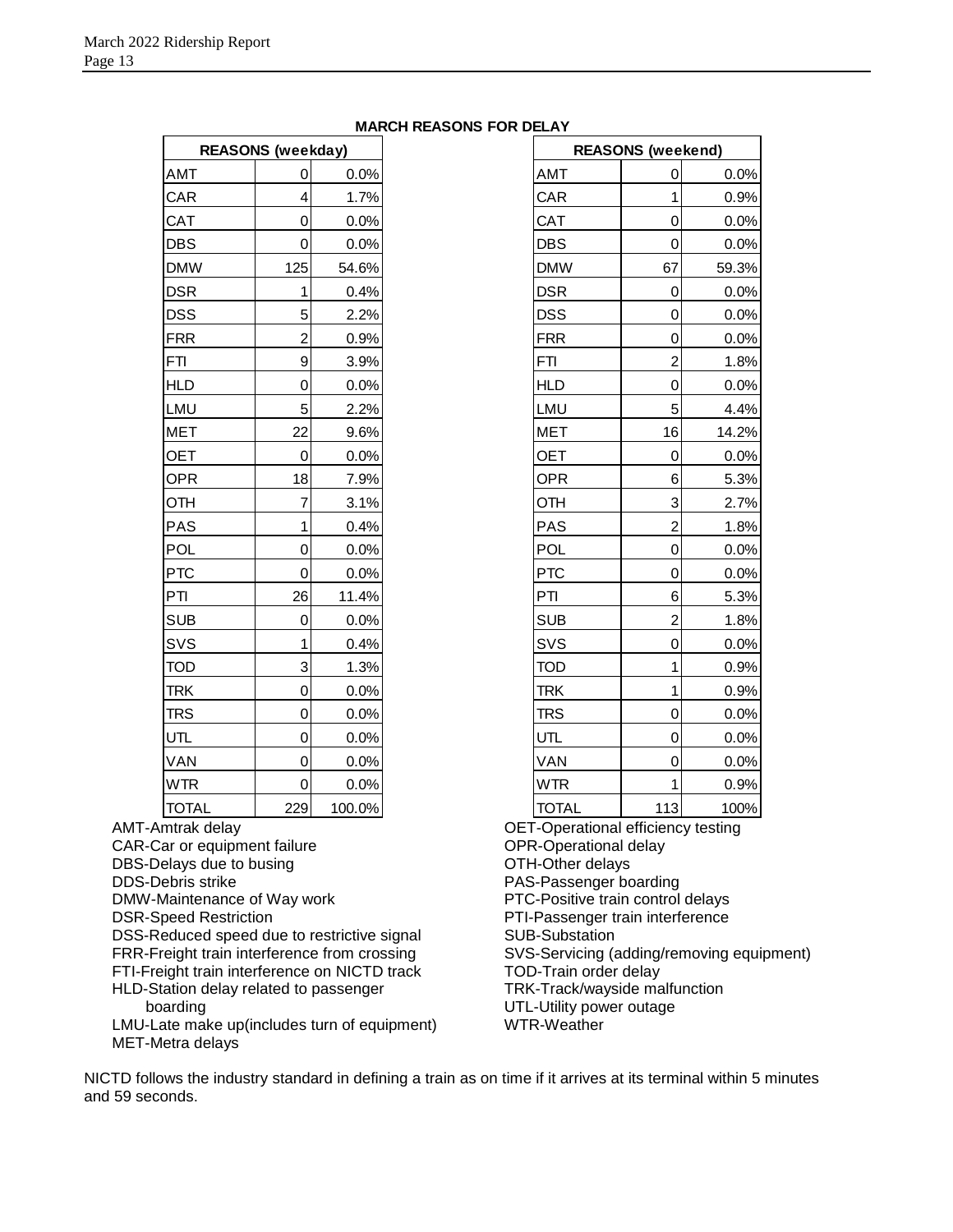|              | Peak           |       |
|--------------|----------------|-------|
| <b>Train</b> | Days           | % on  |
|              | Late           | Time  |
| 102          | 5              | 92.2% |
| 104          | $\overline{2}$ | 96.9% |
| 6            | 14             | 78.1% |
| 106          | 8              | 87.3% |
| 108          | 8              | 87.5% |
| 110          | 9              | 85.7% |
| 112          | 12             | 81.3% |
| 114          | 6              | 90.5% |
| 214          | 6              | 90.5% |
| 11           | 35             | 45.3% |
| 111          | 5              | 92.2% |
| 113          | 14             | 78.1% |
| 115          | 7              | 89.1% |
| 17           | 12             | 81.3% |
| 117          | 16             | 74.6% |
| 217          | 2              | 96.9% |
| 119          | 3              | 95.3% |
| Total        | 164            | 84.9% |
| Westbound    | 70             | 87.8% |
| Eastbound    | 94             | 81.6% |

**Cumulative Percent on Time Thru March, 2022**

| <b>Train</b>                      | Days           | $%$ on | <b>Train</b>   | Days           | $%$ on      | <b>Train</b> | Days           |  |
|-----------------------------------|----------------|--------|----------------|----------------|-------------|--------------|----------------|--|
|                                   | Late           | Time   |                | Late           | <b>Time</b> |              | Late           |  |
| 102                               | 5              | 92.2%  | 14             | 11             | 82.8%       | 600          | 9              |  |
| 104                               | $\overline{2}$ | 96.9%  | 216            | $\overline{7}$ | 89.1%       | 502          | $\overline{7}$ |  |
|                                   | 14             | 78.1%  | 116            | 13             | 79.7%       | 504          | 13             |  |
| 106                               | 8              | 87.3%  | 216            | 6              | 90.6%       | 606          | 14             |  |
| 108                               | 8              | 87.5%  | 18             | 31             | 51.6%       | 506          | 13             |  |
| 110                               | 9              | 85.7%  | 118            | 13             | 79.7%       | 608          | 8              |  |
| 112                               | 12             | 81.3%  | 218            | 1              | 98.4%       | 508          | 11             |  |
| 114                               | 6              | 90.5%  | 20             | 24             | 62.5%       | 610          | 11             |  |
| 214                               | 6              | 90.5%  | 220            | 3              | 95.3%       | 510          | 10             |  |
| 11                                | 35             | 45.3%  | 420            | $\overline{2}$ | 96.9%       | 503          | 11             |  |
| 111                               | 5              | 92.2%  | 22             | 30             | 53.1%       | 603          | 3              |  |
| 113                               | 14             | 78.1%  | 422            | 10             | 84.4%       | 605          | 7              |  |
| 115                               | $\overline{7}$ | 89.1%  | 401            | 1              | 98.4%       | 505          | 13             |  |
| 17 <sub>2</sub>                   | 12             | 81.3%  | 203            | 4              | 93.7%       | 507          | 17             |  |
| 117                               | 16             | 74.6%  | 403            | $\overline{2}$ | 96.9%       | 509          | 16             |  |
| <u> 217</u>                       | 2              | 96.9%  | 205            | 0              | 100.0%      | 511          | 9              |  |
| 119                               | 3              | 95.3%  | 207            | 14             | 77.8%       | 613          | 4              |  |
| Total                             | 164            | 84.9%  | $\overline{7}$ | 28             | 56.3%       | 601          | $\overline{7}$ |  |
| Westbound                         | 70             | 87.8%  | 107            | 11             | 82.8%       | 701          | 1              |  |
| Eastbound                         | 94             | 81.6%  | 9              | 22             | 65.6%       | 703          | 4              |  |
|                                   |                |        | 109            | 9              | 85.9%       | Total        | 188            |  |
|                                   |                |        | 209            | 3              | 95.3%       | Westbound    | 96             |  |
|                                   |                |        | 19             | 32             | 50.0%       | Eastbound    | 92             |  |
|                                   |                |        | 121            | $\mathbf{1}$   | 98.4%       |              |                |  |
| Trains on time less than 95% peak |                |        | 123            | 12             | 81.3%       |              |                |  |
| and 85% off peak.                 |                |        | 101            | 9              | 85.9%       |              |                |  |
|                                   |                |        | Total          | 299            | 82.0%       |              |                |  |
|                                   |                |        | Westbound      | 151            | 80.3%       |              |                |  |
|                                   |                |        | Eastbound      | 148            | 83.4%       |              |                |  |

| Peak             |                |                | <b>Off-Peak</b>  |                | <b>Weekend/Holiday</b> |              |                       |
|------------------|----------------|----------------|------------------|----------------|------------------------|--------------|-----------------------|
| Days<br>Late     | $%$ on<br>Time | <b>Train</b>   | Days<br>Late     | $%$ on<br>Time | <b>Train</b>           | Days<br>Late | $%$ on<br><b>Time</b> |
| 5                | 92.2%          | 14             | 11               | 82.8%          | 600                    | 9            | 65.4%                 |
| 2                | 96.9%          | 216            | 7                | 89.1%          | 502                    | 7            | 73.1%                 |
| 14               | 78.1%          | 116            | 13               | 79.7%          | 504                    | 13           | 50.0%                 |
| 8                | 87.3%          | 216            | 6                | 90.6%          | 606                    | 14           | 46.2%                 |
| 8                | 87.5%          | 18             | 31               | 51.6%          | 506                    | 13           | 50.0%                 |
| 9                | 85.7%          | 118            | 13               | 79.7%          | 608                    | 8            | 69.2%                 |
| 12               | 81.3%          | 218            | 1                | 98.4%          | 508                    | 11           | 57.7%                 |
| 6                | 90.5%          | 20             | 24               | 62.5%          | 610                    | 11           | 57.7%                 |
| 6                | 90.5%          | 220            | 3                | 95.3%          | 510                    | 10           | 61.5%                 |
| 35               | 45.3%          | 420            | $\overline{2}$   | 96.9%          | 503                    | 11           | 57.7%                 |
| 5                | 92.2%          | 22             | 30               | 53.1%          | 603                    | 3            | 88.5%                 |
| 14               | 78.1%          | 422            | 10               | 84.4%          | 605                    | 7            | 73.1%                 |
| $\overline{7}$   | 89.1%          | 401            | 1                | 98.4%          | 505                    | 13           | 50.0%                 |
| 12               | 81.3%          | 203            | 4                | 93.7%          | 507                    | 17           | 34.6%                 |
| 16               | 74.6%          | 403            | $\overline{2}$   | 96.9%          | 509                    | 16           | 38.5%                 |
| $\boldsymbol{2}$ | 96.9%          | 205            | $\boldsymbol{0}$ | 100.0%         | 511                    | 9            | 65.4%                 |
| 3                | 95.3%          | 207            | 14               | 77.8%          | 613                    | 4            | 84.6%                 |
| 164              | 84.9%          | $\overline{7}$ | 28               | 56.3%          | 601                    | 7            | 73.1%                 |
| 70               | 87.8%          | 107            | 11               | 82.8%          | 701                    | 1            | 96.2%                 |
| 94               | 81.6%          | 9              | 22               | 65.6%          | 703                    | 4            | 84.0%                 |
|                  |                | 109            | 9                | 85.9%          | Total                  | 188          | 63.8%                 |
|                  |                | 209            | 3                | 95.3%          | Westbound              | 96           | 59.0%                 |
|                  |                | 19             | 32               | 50.0%          | Eastbound              | 92           | 67.7%                 |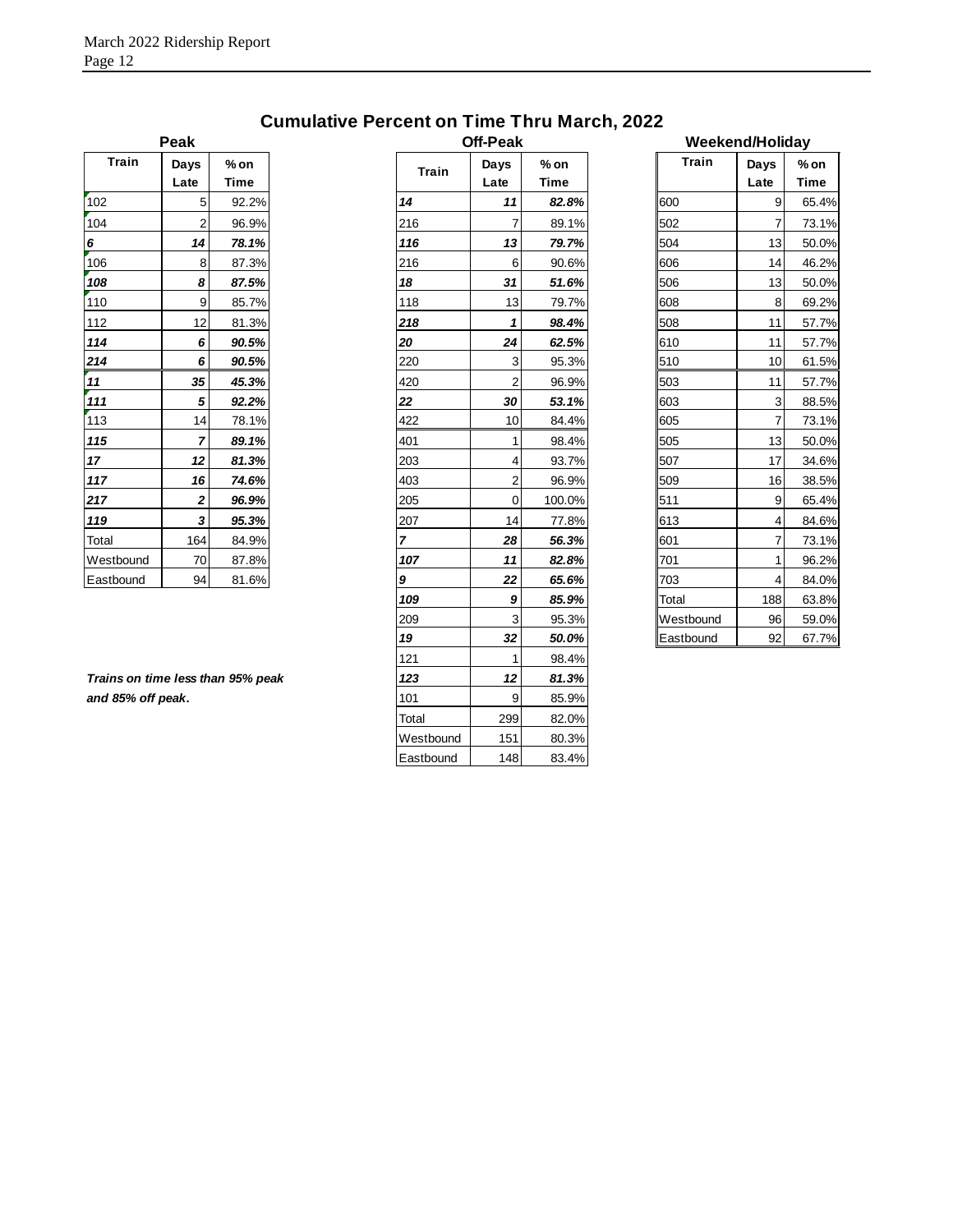| <b>Cumulative Reasons for Delays Thru March, 2022</b> |  |  |  |  |  |  |
|-------------------------------------------------------|--|--|--|--|--|--|
|-------------------------------------------------------|--|--|--|--|--|--|

|              | <b>REASONS (weekday)</b> |        |              | <b>REASONS</b> (weekend) |
|--------------|--------------------------|--------|--------------|--------------------------|
| AMT          | 1                        | 0.4%   | AMT          | 0                        |
| CAR          | 13                       | 5.6%   | CAR          | 6                        |
| CAT          | 8                        | 3.4%   | CAT          | 0                        |
| <b>DBS</b>   | 0                        | 0.0%   | <b>DBS</b>   | 0                        |
| <b>DMW</b>   | 21                       | 9.0%   | <b>DMW</b>   | 1                        |
| <b>DSR</b>   | 1                        | 0.4%   | <b>DSR</b>   | 0                        |
| <b>DSS</b>   | 10                       | 4.3%   | <b>DSS</b>   | 5                        |
| <b>FRR</b>   | 1                        | 0.4%   | <b>FRR</b>   | 2                        |
| <b>FTI</b>   | 9                        | 3.8%   | FTI          | 6                        |
| <b>HLD</b>   | 0                        | 0.0%   | <b>HLD</b>   | $\overline{2}$           |
| LMU          | 11                       | 4.7%   | LMU          | 2                        |
| <b>MET</b>   | 48                       | 20.5%  | <b>MET</b>   | 11                       |
| <b>OET</b>   | 1                        | 0.4%   | <b>OET</b>   | 1                        |
| <b>OPR</b>   | 23                       | 9.8%   | <b>OPR</b>   | 4                        |
| OTH          | 4                        | 1.7%   | OTH          | 0                        |
| <b>PAS</b>   | 5                        | 2.1%   | <b>PAS</b>   | 9                        |
| <b>POL</b>   | 4                        | 1.7%   | <b>POL</b>   | 0                        |
| <b>PTC</b>   | 1                        | 0.4%   | <b>PTC</b>   | 0                        |
| PTI          | 21                       | 9.0%   | PTI          | 10                       |
| <b>SUB</b>   | 1                        | 0.4%   | <b>SUB</b>   | 0                        |
| SVS          | 4                        | 1.7%   | SVS          | 4                        |
| <b>TOD</b>   | 0                        | 0.0%   | <b>TOD</b>   | 0                        |
| <b>TRK</b>   | 10                       | 4.3%   | <b>TRK</b>   | 1                        |
| <b>TRS</b>   | 19                       | 8.1%   | <b>TRS</b>   | 9                        |
| UTL          | 2                        | 0.9%   | <b>UTL</b>   | 0                        |
| <b>VAN</b>   | 0                        | 0.0%   | VAN          | $\Omega$                 |
| <b>WTR</b>   | 16                       | 6.8%   | <b>WTR</b>   | 2                        |
| <b>TOTAL</b> | 234                      | 100.0% | <b>TOTAL</b> | 75                       |

|              | <b>REASONS (weekday)</b> |        |              | <b>REASONS (weekend)</b> |           |              | <b>TOTAL</b>   |            |
|--------------|--------------------------|--------|--------------|--------------------------|-----------|--------------|----------------|------------|
| AMT          | 1                        | 0.4%   | <b>AMT</b>   | 0                        | 0.0%      | AMT          |                | 0.3%       |
| CAR          | 13                       | 5.6%   | CAR          | 6                        | 8.0%      | CAR          | 19             | 6.1%       |
| CAT          | 8                        | 3.4%   | CAT          | 0                        | 0.0%      | CAT          | 8              | 2.6%       |
| DBS          | 0                        | 0.0%   | <b>DBS</b>   | 0                        | 0.0%      | <b>DBS</b>   | 0              | 0.0%       |
| <b>DMW</b>   | 21                       | 9.0%   | <b>DMW</b>   | 1                        | 1.3%      | <b>DMW</b>   | 22             | 7.1%       |
| DSR          | $\mathbf{1}$             | 0.4%   | <b>DSR</b>   | 0                        | 0.0%      | <b>DSR</b>   | 1              | 0.3%       |
| DSS          | 10                       | 4.3%   | <b>DSS</b>   | 5                        | 6.7%      | <b>DSS</b>   | 15             | 4.9%       |
| <b>FRR</b>   | $\mathbf{1}$             | 0.4%   | <b>FRR</b>   | $\overline{c}$           | 2.7%      | <b>FRR</b>   | 3              | 1.0%       |
| FTI          | $\boldsymbol{9}$         | 3.8%   | FTI.         | 6                        | 8.0%      | <b>FTI</b>   | 15             | 4.9%       |
| <b>HLD</b>   | $\pmb{0}$                | 0.0%   | <b>HLD</b>   | $\overline{\mathbf{c}}$  | 2.7%      | <b>HLD</b>   | $\overline{2}$ | 0.6%       |
| LMU          | 11                       | 4.7%   | LMU          | $\overline{c}$           | 2.7%      | LMU          | 13             | 4.2%       |
| MET          | 48                       | 20.5%  | <b>MET</b>   | 11                       | 14.7%     | <b>MET</b>   | 59             | 19.1%      |
| OET          | 1                        | 0.4%   | <b>OET</b>   | $\mathbf{1}$             | 1.3%      | OET          | $\overline{2}$ | 0.6%       |
| OPR          | 23                       | 9.8%   | <b>OPR</b>   | 4                        | 5.3%      | <b>OPR</b>   | 27             | 8.7%       |
| OTH          | 4                        | 1.7%   | OTH          | 0                        | 0.0%      | OTH          | 4              | 1.3%       |
| <b>PAS</b>   | 5                        | 2.1%   | PAS          | 9                        | 12.0%     | PAS          | 14             | 4.5%       |
| <b>POL</b>   | 4                        | 1.7%   | <b>POL</b>   | $\pmb{0}$                | 0.0%      | POL          | 4              | 1.3%       |
| <b>PTC</b>   | $\mathbf{1}$             | 0.4%   | <b>PTC</b>   | 0                        | 0.0%      | <b>PTC</b>   |                | 0.3%       |
| PTI          | 21                       | 9.0%   | PTI          | 10                       | 13.3%     | PTI          | 31             | 10.0%      |
| SUB          | 1                        | 0.4%   | <b>SUB</b>   | 0                        | 0.0%      | <b>SUB</b>   | 1              | 0.3%       |
| SVS          | 4                        | 1.7%   | SVS          | 4                        | 5.3%      | SVS          | 8              | 2.6%       |
| TOD          | $\mathsf 0$              | 0.0%   | <b>TOD</b>   | 0                        | 0.0%      | <b>TOD</b>   | $\Omega$       | 0.0%       |
| TRK          | 10                       | 4.3%   | <b>TRK</b>   | 1                        | 1.3%      | <b>TRK</b>   | 11             | 3.6%       |
| <b>TRS</b>   | 19                       | 8.1%   | <b>TRS</b>   | 9                        | 12.0%     | <b>TRS</b>   | 28             | 9.1%       |
| UTL          | $\overline{2}$           | 0.9%   | UTL          | 0                        | 0.0%      | UTL          | $\overline{2}$ | 0.6%       |
| VAN          | $\mathbf 0$              | 0.0%   | VAN          | 0                        | 0.0%      | VAN          | $\Omega$       | 0.0%       |
| <b>WTR</b>   | 16                       | 6.8%   | <b>WTR</b>   | 2                        | 2.7%      | <b>WTR</b>   | 18             | 5.8%       |
| <b>TOTAI</b> | 234                      | 100.0% | <b>TOTAL</b> |                          | 75 100 0% | <b>TOTAL</b> |                | 309 100 0% |

| <b>REASONS (weekday)</b> |                  |        |              | <b>REASONS (weekend)</b> |           | <b>TOTAL</b> |                |            |
|--------------------------|------------------|--------|--------------|--------------------------|-----------|--------------|----------------|------------|
| AMT                      |                  | 0.4%   | <b>AMT</b>   | $\mathbf 0$              | 0.0%      | AMT          | 1              | 0.3%       |
| CAR                      | 13               | 5.6%   | CAR          | 6                        | 8.0%      | CAR          | 19             | 6.1%       |
| CAT                      | 8                | 3.4%   | CAT          | 0                        | 0.0%      | CAT          | 8              | 2.6%       |
| DBS                      | $\mathbf 0$      | 0.0%   | <b>DBS</b>   | $\mathbf 0$              | 0.0%      | <b>DBS</b>   | $\Omega$       | 0.0%       |
| <b>DMW</b>               | 21               | 9.0%   | <b>DMW</b>   | 1                        | 1.3%      | <b>DMW</b>   | 22             | 7.1%       |
| DSR                      | $\mathbf{1}$     | 0.4%   | <b>DSR</b>   | $\mathbf 0$              | 0.0%      | <b>DSR</b>   | $\mathbf{1}$   | 0.3%       |
| DSS                      | 10               | 4.3%   | <b>DSS</b>   | 5                        | 6.7%      | <b>DSS</b>   | 15             | 4.9%       |
| FRR                      | 1                | 0.4%   | <b>FRR</b>   | 2                        | 2.7%      | <b>FRR</b>   | 3              | 1.0%       |
| FTI                      | $\boldsymbol{9}$ | 3.8%   | FTI.         | 6                        | 8.0%      | <b>FTI</b>   | 15             | 4.9%       |
| <b>HLD</b>               | 0                | 0.0%   | <b>HLD</b>   | 2                        | 2.7%      | <b>HLD</b>   | 2              | 0.6%       |
| LMU                      | 11               | 4.7%   | LMU          | 2                        | 2.7%      | LMU          | 13             | 4.2%       |
| MET                      | 48               | 20.5%  | <b>MET</b>   | 11                       | 14.7%     | <b>MET</b>   | 59             | 19.1%      |
| OET                      | 1                | 0.4%   | OET          | 1                        | 1.3%      | <b>OET</b>   | $\overline{2}$ | 0.6%       |
| OPR                      | 23               | 9.8%   | <b>OPR</b>   | $\overline{\mathbf{4}}$  | 5.3%      | <b>OPR</b>   | 27             | 8.7%       |
| OTH                      | 4                | 1.7%   | OTH          | 0                        | 0.0%      | OTH          | 4              | 1.3%       |
| PAS                      | 5                | 2.1%   | <b>PAS</b>   | 9                        | 12.0%     | <b>PAS</b>   | 14             | 4.5%       |
| POL                      | 4                | 1.7%   | POL          | 0                        | 0.0%      | POL          | 4              | 1.3%       |
| PTC                      | $\mathbf{1}$     | 0.4%   | <b>PTC</b>   | $\overline{O}$           | 0.0%      | <b>PTC</b>   | 1              | 0.3%       |
| PTI                      | 21               | 9.0%   | PTI          | 10                       | 13.3%     | PTI          | 31             | 10.0%      |
| SUB                      | 1                | 0.4%   | <b>SUB</b>   | $\overline{O}$           | 0.0%      | <b>SUB</b>   | 1              | 0.3%       |
| SVS                      | 4                | 1.7%   | SVS          | 4                        | 5.3%      | SVS          | 8              | 2.6%       |
| TOD                      | $\mathbf 0$      | 0.0%   | <b>TOD</b>   | $\pmb{0}$                | 0.0%      | <b>TOD</b>   | $\mathbf 0$    | 0.0%       |
| TRK                      | 10               | 4.3%   | <b>TRK</b>   | 1                        | 1.3%      | <b>TRK</b>   | 11             | 3.6%       |
| <b>TRS</b>               | 19               | 8.1%   | <b>TRS</b>   | 9                        | 12.0%     | <b>TRS</b>   | 28             | 9.1%       |
| UTL                      | $\boldsymbol{2}$ | 0.9%   | <b>UTL</b>   | $\overline{O}$           | 0.0%      | UTL          | $\overline{2}$ | 0.6%       |
| VAN                      | $\mathsf 0$      | 0.0%   | <b>VAN</b>   | $\mathbf 0$              | 0.0%      | VAN          | $\Omega$       | 0.0%       |
| WTR                      | 16               | 6.8%   | <b>WTR</b>   | $\overline{2}$           | 2.7%      | <b>WTR</b>   | 18             | 5.8%       |
| <b>TOTAL</b>             | 234              | 100.0% | <b>TOTAL</b> |                          | 75 100.0% | <b>TOTAL</b> |                | 309 100.0% |

AMT-Amtrak delay CAR-Car or equipment failure DBS-Delays due to busing DDS-Debris strike DMW-Maintenance of Way work DSR-Speed Restriction DSS-Reduced speed due to restrictive signal FRR-Freight train interference from crossing FTI-Freight train interference on NICTD track HLD-Station delay related to passenger boarding

LMU-Late make up (includes turn of equipment) MET-Metra delays

OET-Operational efficiency testing OPR-Operational delay OTH-Other delays PAS-Passenger boarding PTC-Positive train control delays PTI-Passenger train interference SUB-Substation SVS-Servicing (adding/removing equipment) TOD-Train order delay TRK-Track/wayside malfunction UTL-Utility power outage WTR-Weather

NICTD follows the industry standard in defining a train as on time if it arrives at its terminal within 5 minutes and 59 seconds.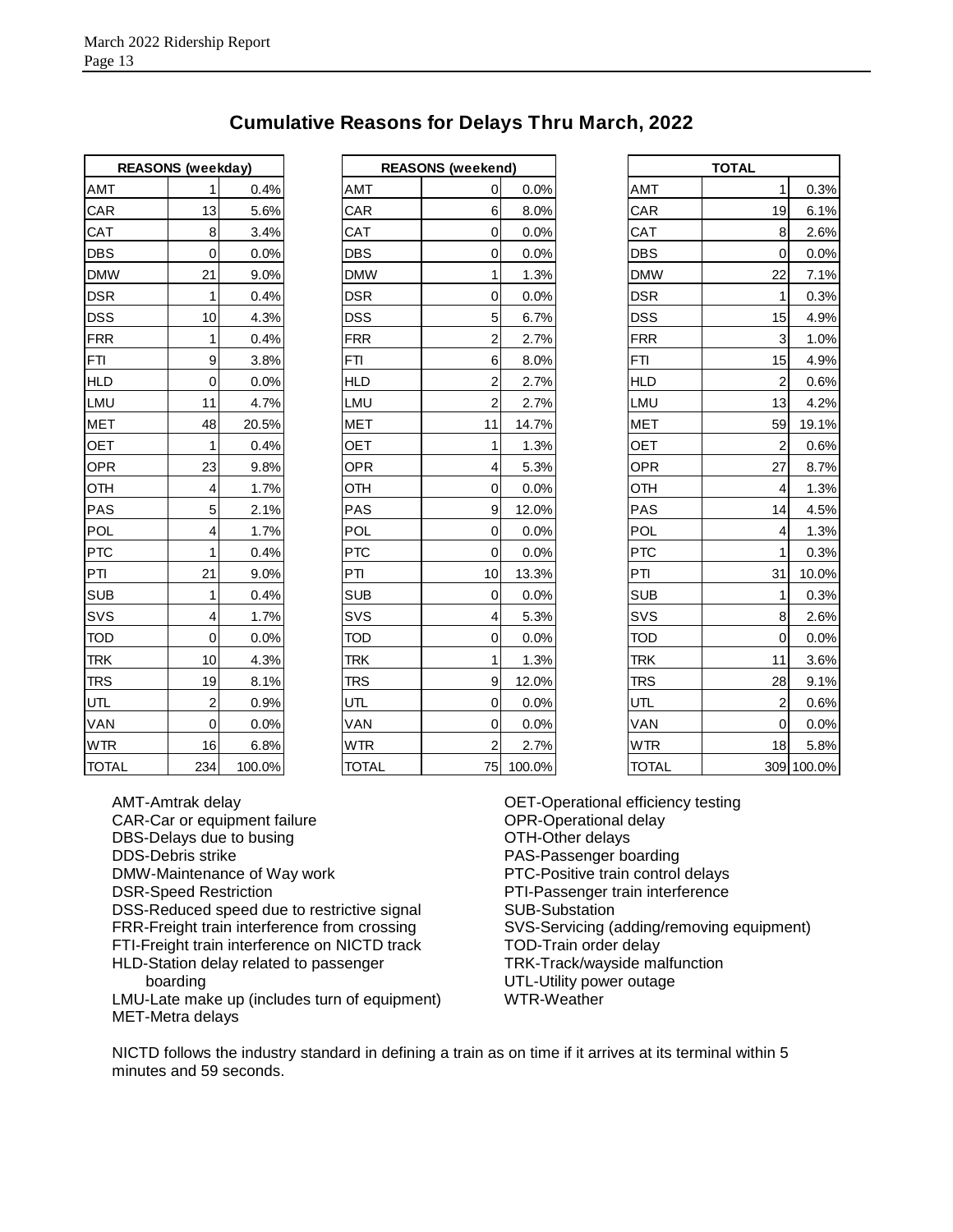|           |           | Tue | Wed                     | Thu | Fri | Mon            | Tue | Wed | Thu | Fri | Mon | Tue | Wed | Thu | Fri | Mon | Tue | Wed | Thu | Fri            | Mon | Tue | Wed            | Thu | Days | Days | %       |
|-----------|-----------|-----|-------------------------|-----|-----|----------------|-----|-----|-----|-----|-----|-----|-----|-----|-----|-----|-----|-----|-----|----------------|-----|-----|----------------|-----|------|------|---------|
| Train     | Arrive    |     | $\overline{\mathbf{2}}$ | 3   | 4   | $\overline{7}$ | 8   | 9   | 10  | 11  | 14  | 15  | 16  | 17  | 18  | 21  | 22  | 23  | 24  | 25             | 28  | 29  | 30             | -31 | Late | Ran  | On Time |
|           | 102 5:48a |     |                         |     | 15  |                | 8   | 13  |     | 14  | 17  |     |     |     |     |     |     |     |     |                |     |     |                |     |      | 23   | 78.3%   |
| 104 6:31  |           |     | 8                       |     |     |                |     |     |     |     |     |     |     |     |     |     |     |     |     |                |     |     |                |     |      | 23   | 95.7%   |
|           | 6 6:55    | 16  |                         |     |     |                |     |     |     |     | 6   |     |     | 18  |     |     |     |     |     |                |     |     |                |     |      | 23   | 87.0%   |
|           | 106 7:13  | 11  | 13                      | 17  |     |                |     |     |     |     |     |     |     |     |     |     |     |     |     |                |     |     |                |     |      | 23   | 87.0%   |
|           | 108 7:35  |     |                         |     |     | 11             |     |     |     | 17  |     |     |     |     |     |     |     |     |     |                |     |     | 10             |     |      | 23   | 87.0%   |
| 110 7:51  |           | 15  |                         |     |     |                |     |     |     | 13  |     |     |     |     |     |     |     |     |     |                |     |     | 32             |     |      | 23   | 87.0%   |
|           | 112 8:08  | 12  |                         |     |     |                | 15  |     |     |     |     |     |     |     |     |     |     |     |     |                |     |     | 19             |     |      | 23   | 87.0%   |
| 114 8:31  |           |     |                         |     |     |                |     |     |     |     |     |     |     |     |     |     |     |     |     |                |     |     |                |     |      | 23   | 100.0%  |
|           | 214 8:52  |     |                         |     |     |                |     |     |     |     |     |     |     |     |     |     |     |     |     | $\overline{7}$ |     |     | 8              |     |      | 23   | 91.3%   |
|           | 14 10:28  |     |                         |     | 13  | 13             | 9   | 35  |     | 34  |     |     |     |     |     |     |     |     |     | 14             |     |     |                |     | 6    | 23   | 73.9%   |
| Train     | Depart    |     |                         |     |     |                |     |     |     |     |     |     |     |     |     |     |     |     |     |                |     |     |                |     |      |      |         |
|           | 11 3:57   | 37  | 30                      | 18  | 51  | 36             | 35  | 42  | 38  | 25  | 26  | 23  | 35  | 32  | 24  | 20  | 22  | 21  | 21  | 17             | 17  | 16  | 15             | 18  | 23   | 23   | 0.0%    |
|           | 111 4:02  |     |                         |     | 12  | 37             |     |     |     |     |     |     |     |     | 29  |     |     |     |     |                |     |     |                |     |      | 23   | 87.0%   |
|           | 113 4:28  |     | 25                      |     | 18  | 17             | 6   |     | 24  | 8   |     |     | 6   | 17  | 28  |     |     |     |     |                |     |     | 21             |     | 10   | 23   | 56.5%   |
| 115 4:57  |           |     | 17                      |     |     | $\overline{7}$ |     |     |     |     |     |     |     |     | 10  |     |     |     |     | 19             |     |     |                |     |      | 23   | 82.6%   |
|           | 117 5:10  |     | 31                      |     |     | 6              | 21  |     |     |     |     |     |     | 17  | 8   |     |     |     | 6   | 15             |     |     | $\overline{7}$ |     |      | 23   | 65.2%   |
|           | 17 5:28   |     | 9                       |     |     |                |     |     | 21  | 17  | 10  |     |     |     |     |     |     | 10  |     | $\overline{7}$ |     |     |                |     |      | 23   | 73.9%   |
|           | 217 5:32  |     | 11                      |     |     |                |     |     |     |     |     |     |     |     |     |     |     |     |     |                |     |     |                |     |      | 23   | 95.7%   |
|           | 119 5:58  |     |                         |     |     |                |     |     |     |     |     |     |     |     |     |     |     |     |     |                |     |     |                |     |      | 23   | 100.0%  |
|           | 19 7:10   | 28  | 39                      | 32  | 30  |                | 11  | 21  | 47  | 40  | 28  | 23  | 24  | 23  | 28  | 23  | 23  | 22  | 15  | 26             | 11  |     | 19             | 10  | 21   | 23   | 8.7%    |
| High temp |           | 48  | 56                      | 34  | 43  | 37             | 38  | 47  | 37  | 31  | 62  | 56  | 70  | 72  | 57  | 73  | 58  | 62  | 48  | 47             | 34  | 42  | 64             | 57  |      |      |         |
| Low temp  |           | 29  | 24                      | 23  | 21  | 32             | 29  | 24  | 23  | 21  | 31  | 36  | 35  | 42  | 46  | 35  | 45  | 47  | 39  | 35             | 18  | 20  | 41             | 33  |      |      |         |

**RUSH HOUR\* TRAIN DELAYS - MARCH 2022 (minutes late)**

\* Includes off-peak Trains 14 and 19 for comparative purposes

| On time        |                   |       | January |          |           | February |       |    | March |       | April |  | Mav |                                                                             |  | June |               |
|----------------|-------------------|-------|---------|----------|-----------|----------|-------|----|-------|-------|-------|--|-----|-----------------------------------------------------------------------------|--|------|---------------|
| $A =$ Annulled |                   | #Late | #Ran    | %On time | #Late     |          |       |    |       |       |       |  |     | #Ran Wontime #Late #Ran Wontime #Late #Ran Wontime #Late #Ran Wontime #Late |  |      | #Ran %On time |
|                | <b>WB Rush</b>    |       | 185     | 90.8%    | 30        | 180      | 83.3% | 23 | 207   | 88.9% |       |  |     |                                                                             |  |      |               |
|                | EB Rush           |       | 168     | 92.3%    | <b>26</b> | 159      | 83.6% | 55 | 184   | 70.1% |       |  |     |                                                                             |  |      |               |
|                | <b>Total Rush</b> |       | 353     | 91.5%    | 56        | 339      | 83.5% | 78 | 391   | 80.1% |       |  |     |                                                                             |  |      |               |

Temperatures from South Bend **MONTHLY SUMMARY OF RUSH HOUR ON TIME PERFORMANCE**